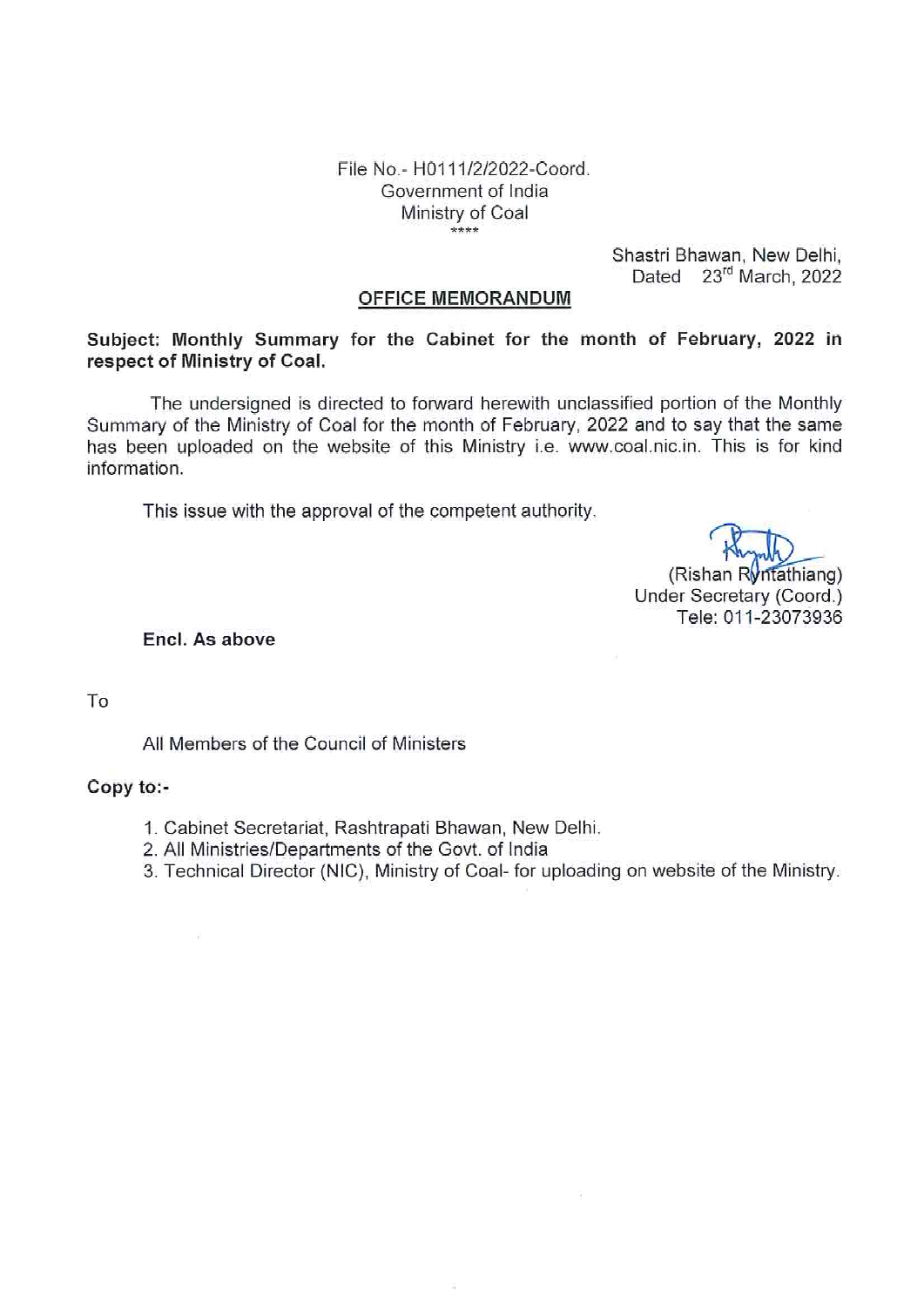**(Figs.In MT)**

### **Monthly Summary for the Cabinet for the month of February, 2022 in respect of Ministry of Coal**

#### **Principal Activities**

The core objectives of the Ministry of Coal are to augment coal production by adopting state-of-the-art clean-coal technologies; enhancing exploration efforts with thrust on increasing proven coal resources and developing necessary infrastructure for prompt evacuation of coal for securing its availability to meet the demand of different sectors of the economy in an eco-friendly and sustainable manner.

#### **Important achievements**

- Production in the month of February, 2022 from mines allocated under CM (SP) Act, 2015 is 5.88 Million Tonne.
- Revenue in the month of February, 2022 from mines allocated under CM (SP) Act, 2015 is Rs. 170.71 Crore.
- Vide OM dated 09.02.2022, directions have been issued to Nominated Authority to declare successful bidder of Lalgarh (North) coal mine located in the State of Jharkhand to M/s Adhunik Power & Natural Resources for sale of coal under CM (SP) Act, 2015 as approved by the Competent Authority in reference to the recommendations of preferred bidders submitted by Nominated Authority.
- The coal controller organization has reported that the total production of Coal from the allocated captive coal blocks for the month of February, 2022 is 8.818 Million Tonnes (provisional) , out of which, aggregate coal production of those coal blocks which have not been cancelled by the Hon'ble Supreme Court viz. Moher & Moher Amlori Extn. (1.953 MT), Tasra (0.000 MT) and Pakri Barwadih (0.865 MT) is 2.818 Million Tonnes (Provisional).
- Directions have been issued to Nominated Authority for declaring the preferred bidder of Beheraband North Extn. Coal block as successful bidder and to issue vesting order of the successful bidder.

Report on Progress: Details of progress in coal production, dispatch, e-auction of Coal viz-a viz target for the month of February, 2022 is given below-

|             |           |           |         |                |                | 11 143.III IVI I J |
|-------------|-----------|-----------|---------|----------------|----------------|--------------------|
| Company     | February, | February, | $\%$    | April-February | April-February | $\%$               |
|             | 2022      | 2021      | Growth  | 2022           | 2021           | Growth             |
| CIL         | 64.26     | 61.87     | 3.9%    | 542.38         | 515.09         | 5.3%               |
| <b>SCCL</b> | 6.04      | 5.59      | $8.0\%$ | 58.58          | 44.20          | 32.5%              |

# **(a) COAL PRODUCTION**

### **(b) OVERALL OFFTAKE**

| Company     | February, | February | $\%$   | April-February | April-February | %      |
|-------------|-----------|----------|--------|----------------|----------------|--------|
|             | 2022      | 2021     | Growth | 2022           | 2021           | Growth |
| CIL         | 57.47     | 51.27    | 12.1%  | 599.92         | 514.42         | 16.6%  |
| <b>SCCL</b> | 5.41      | 5.22     | 3.8%   | 59.59          | 42.60          | 39.9%  |

# **(c) COAL DESPATCH TO POWER (COAL AND COAL PRODUCTS)**

| Company     | February, | February | $\%$    | April-February | April-February | %      |
|-------------|-----------|----------|---------|----------------|----------------|--------|
|             | 2022      | 2021     | Growth  | 2022           | 2021           | Growth |
| CIL         | 48.05     | 39.85    | 20.6%   | 487.88         | 397.99         | 22.6%  |
| <b>SCCL</b> | 4.22      | 4.36     | $-3.3%$ | 48.91          | 35.97          | 36.0%  |

The outstanding dues payable by Power Sector to CIL **as on 28.02.2022 was ₹ 15,037.32 crore**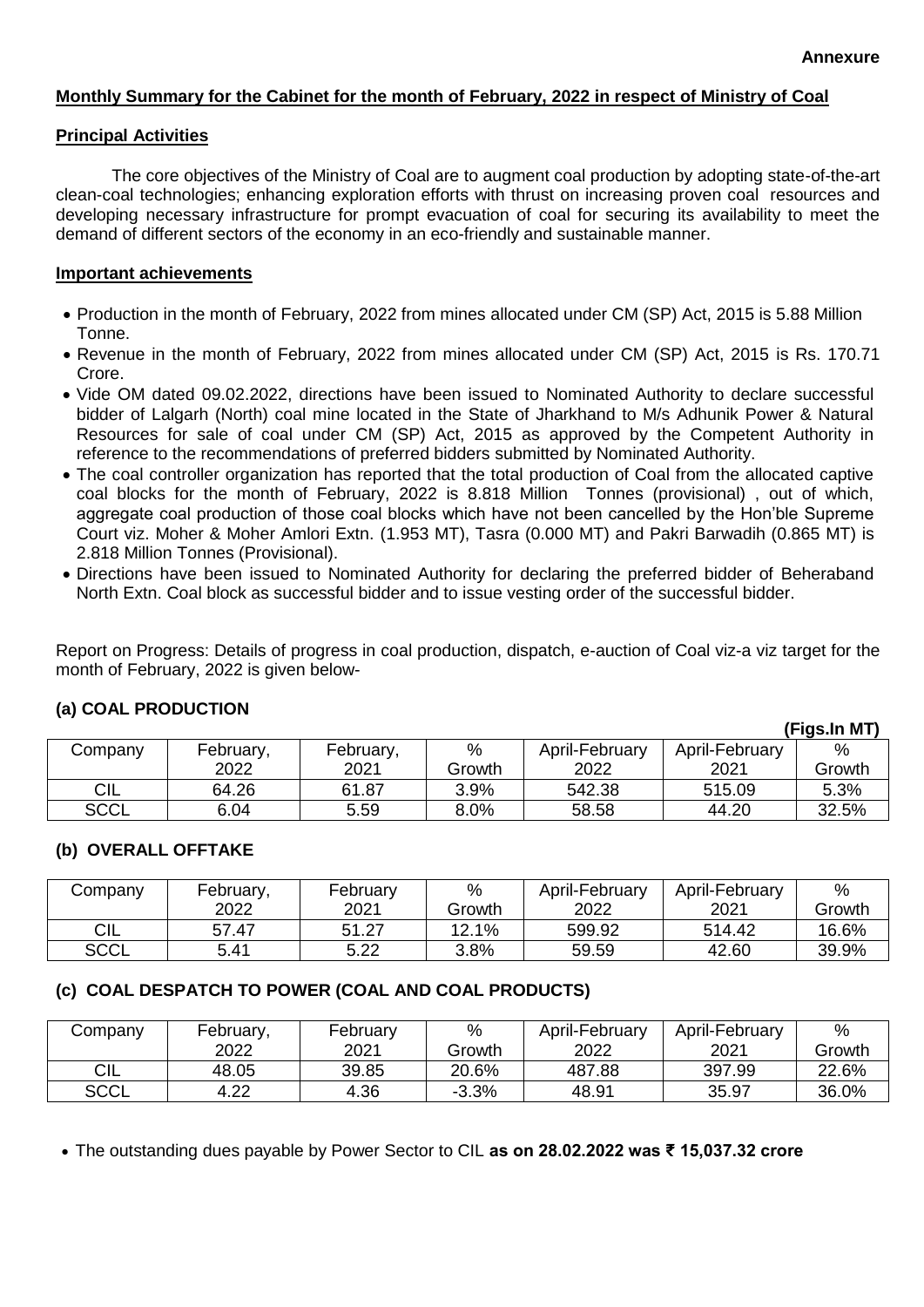# **(d) SPOT E-AUCTION OF COAL**

| Company    | Coal Qty.<br>Allocated | Coal Qty.<br>Allocated | Increase<br>over notified | Coal Qty.<br>Allocated | Coal Qty.<br>Allocated | Increase<br>over<br>notified |
|------------|------------------------|------------------------|---------------------------|------------------------|------------------------|------------------------------|
|            | February, 2022         | February, 2021         | price                     | April-<br>February,    | April-<br>February,    | price                        |
|            |                        |                        |                           | 2022                   | 2021                   |                              |
| <b>CIL</b> | 1.51                   | 4.41                   | 270%                      | 28.01                  | 37.21                  | 107%                         |

# **(e) SPECIAL FORWARD E-AUCTION FOR POWER**

| Company | Coal Qty.<br>Allocated<br>February, 2022 | Coal Qty.<br>Allocated<br>February, 2021 | Increase<br>over notified<br>price | Coal Qty.<br>Allocated<br>April-<br>February,<br>2022 | Coal Qty.<br>Allocated<br>April-<br>February,<br>2021 | Increase<br>over<br>notified<br>price |
|---------|------------------------------------------|------------------------------------------|------------------------------------|-------------------------------------------------------|-------------------------------------------------------|---------------------------------------|
| CIL     | 2.34                                     | 5.69                                     | 20%                                | 41.25                                                 | 33.01                                                 | 35%                                   |

# **(f) EXCLUSIVE E-AUCTION FOR NON-POWER**

| Company | Coal Qty.      | Coal Qty.      | Increase      | Coal Qty. | Coal Qty. | Increase |
|---------|----------------|----------------|---------------|-----------|-----------|----------|
|         | Allocated      | Allocated      | over notified | Allocated | Allocated | over     |
|         | February, 2022 | February, 2021 | price         | April-    | April-    | notified |
|         |                |                |               | February, | February, | price    |
|         |                |                |               | 2022      | 2021      |          |
| CIL     | 0.17           | 3.83           | 154%          | 25.66     | 25.75     | 49%      |

# **(g) SPECIAL SPOT E-AUCTION**

| Company    | Coal Qty.                | Coal Qty.     | Increase      | Coal Qty.    | Coal Qty.    | Increase |
|------------|--------------------------|---------------|---------------|--------------|--------------|----------|
|            | Allocated                | Allocated     | over notified | Allocated    | Allocated    | over     |
|            | February.2022            | February.2021 | price         | April-       | April-       | notified |
|            |                          |               |               | February.202 | February.202 | price    |
|            |                          |               |               |              |              |          |
| <b>CIL</b> | $\overline{\phantom{0}}$ | 0.03          |               | 2.86         | 2.37         | 81%      |

### **(h) SPECIAL SPOT E-AUCTION FOR COAL IMPORTERS**

| Company | Coal Qty.      | Coal Qty.      | Increase      | Coal Qty. | Coal Qty. | Increase |
|---------|----------------|----------------|---------------|-----------|-----------|----------|
|         | Allocated      | Allocated      | over notified | Allocated | Allocated | over     |
|         | February, 2022 | February, 2021 | price         | April-    | April-    | notified |
|         |                |                |               | February, | February, | price    |
|         |                |                |               | 2022      | 2021      |          |
| CIL     | $\blacksquare$ | $\,$           |               | 2.33      | 7.53      | 50%      |

**(i)** Implementation Status of Power Sector Linkage Policy (SHAKTI) dated 22.05.2017 and amended SHAKTI

| SI. No. |                         | Activity |  | Timeline/Status                                                                                   |
|---------|-------------------------|----------|--|---------------------------------------------------------------------------------------------------|
| A(i)    |                         |          |  | Sign FSA with pending LoA Clearance given to Coal India Limited (CIL) to sign FSA with 9 LoA      |
|         | holders                 |          |  | Holders having total commissioned capacity of 7460 MW.                                            |
| B(i)    | Linkages<br><b>PSUs</b> | to       |  | State/Central As on date, 23 TPPs have been granted linkage for a total capacity<br>lof 26000 MW. |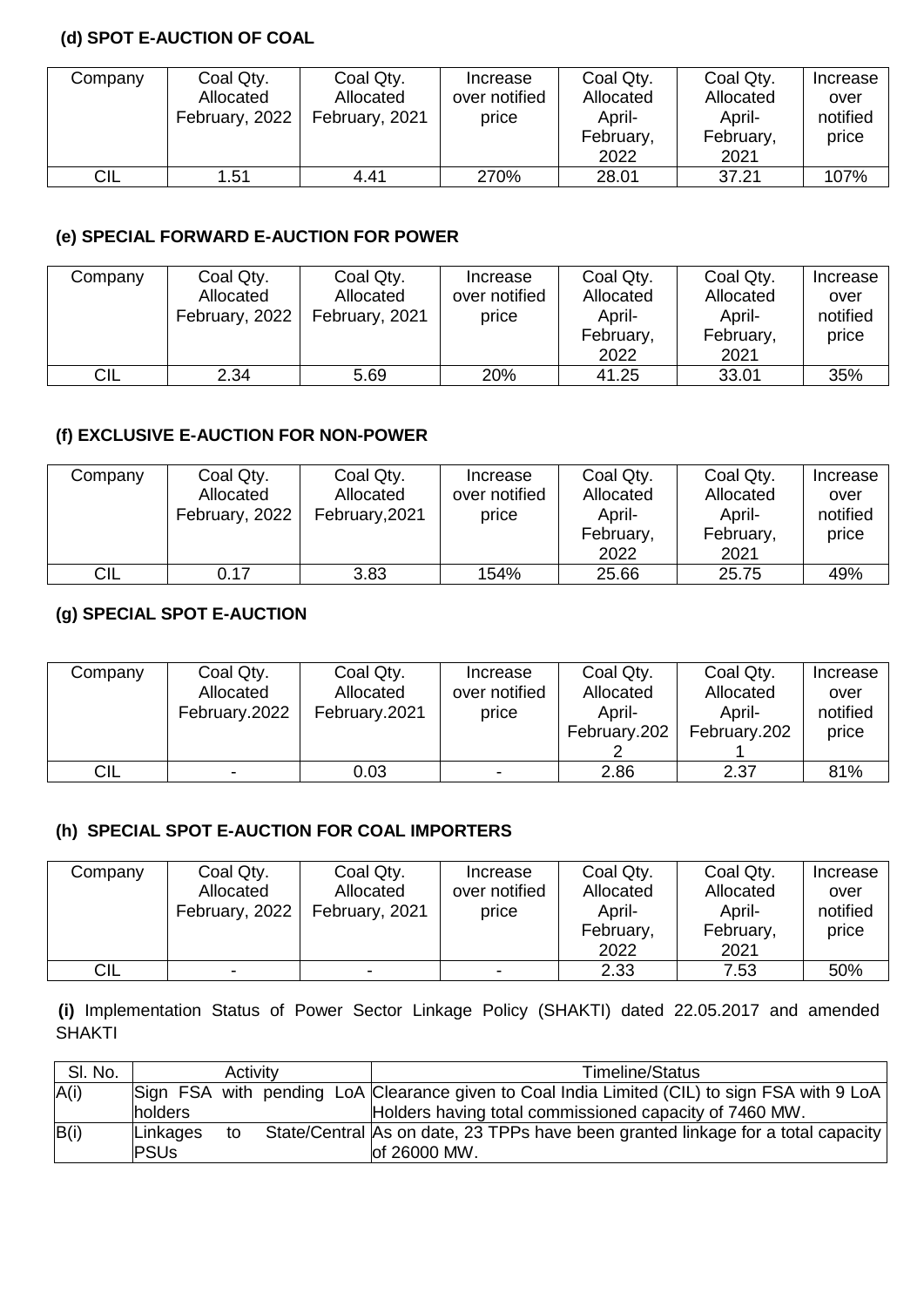| (iii)  | Linkages for IPPs having PPA                                                                                         | First round of linkage auction conducted in September,                                                                                                                                                                           |
|--------|----------------------------------------------------------------------------------------------------------------------|----------------------------------------------------------------------------------------------------------------------------------------------------------------------------------------------------------------------------------|
|        | based on domestic coal                                                                                               | 2017.<br>Linkage booked by 10 plants of 9044 MW capacity for                                                                                                                                                                     |
|        |                                                                                                                      | 27.18 MT quantity.                                                                                                                                                                                                               |
|        |                                                                                                                      | FSAs have been executed with all the successful bidders.                                                                                                                                                                         |
|        |                                                                                                                      | 2nd round of SHAKTI B (ii) linkage auction concluded on<br>May, 2019.                                                                                                                                                            |
|        |                                                                                                                      | Quantity of 2.97 MTPA booked by 8 bidders for a total                                                                                                                                                                            |
|        |                                                                                                                      | capacity of 874.9 MW.<br>PFCCL/Ministry of Power authorized to conduct future auctions.                                                                                                                                          |
|        |                                                                                                                      | Auction has been conducted by PFCCL during May, 2020. 2.8<br>MTPA linkages have been booked by 5 successful bidders.                                                                                                             |
|        |                                                                                                                      | Fourth round of linkage auction has been conducted by PFCCL in<br>September, 2021, where, 3.20 MTPA linkages have been booked<br>by 5 successful bidders.                                                                        |
| (iii)  | Linkages for IPPs without PPA                                                                                        | The linkage auction for SHAKTI B (iii) long/medium term<br>$\bullet$<br>was conducted in February, 2020.                                                                                                                         |
|        |                                                                                                                      | Out of the total offer of 11.8 MTPA, 6.48 MTPA was booked<br>$\bullet$<br>by 7 successful bidders. The average premium gained was<br>9%.                                                                                         |
| (iv)   | Earmarking<br>Linkages<br><b>States for fresh PPAs</b>                                                               | to Coal linkage granted from Coal India Limited for the States of<br>Gujarat, Uttar Pradesh and Madhya Pradesh for a capacity of 4000<br>MW, 1600 MW and 2640 MW respectively.                                                   |
| (v)    | Power aggregate of group of<br><b>States</b>                                                                         | Coal linkage earmarked from Coal India Limited for a<br>$\bullet$<br>capacity of 2500 MW.                                                                                                                                        |
|        |                                                                                                                      | Methodology under B (v) is to be formulated by Ministry of<br>Power. Bidding under SHAKTI B (v) is to be conducted by                                                                                                            |
|        |                                                                                                                      | Ministry of Power.                                                                                                                                                                                                               |
| (vi)   | of UMPP                                                                                                              | Linkages to SPV for setting up SBD under formulation by Ministry of Power.                                                                                                                                                       |
| (vii)  | based on imported coal.                                                                                              | Linkages to IPPs having PPA IMC submitted its recommendation.                                                                                                                                                                    |
| (viii) | (a) Short term linkage coal                                                                                          | 8 tranches of Linkage Auction have been conducted by<br>Coal India Limited under B(viii)(a) of SHAKTI Policy. Out of<br>total offered quantity of 41.13 MT of Coal, 8.1 MT have<br>bidders<br>booked<br>successful<br>been<br>by |
|        | (b) Coal supply in case of<br>termination of PPAs due to<br>payment default by DISCOMs                               | Ministry of Power vide O.M dated 30.08.2019<br>has<br>$\bullet$<br>communicated the adequate safeguards which may be<br>considered.                                                                                              |
|        | (c) Aggregation of Power by<br>Nodal Agency under Para B<br>$(v)$ for a group of States even<br>without requisition. | No action required from Ministry of Coal.<br>$\bullet$                                                                                                                                                                           |
|        | (d) PSU<br>to act<br>as<br>an<br>aggregator of Power                                                                 | Vide O.M. dated 17.05.2019 and subsequent reminder<br>dated 29.05.2019, Ministry of Power was requested to<br>communicate<br>the<br>same.                                                                                        |
|        | Mechanism<br>(e)<br>to<br>ensure<br>servicing of debt                                                                | Ministry of Power vide O.M dated 05.08.2019 and<br>20.08.2019 has communicated the mechanism prepared in<br>this regard.                                                                                                         |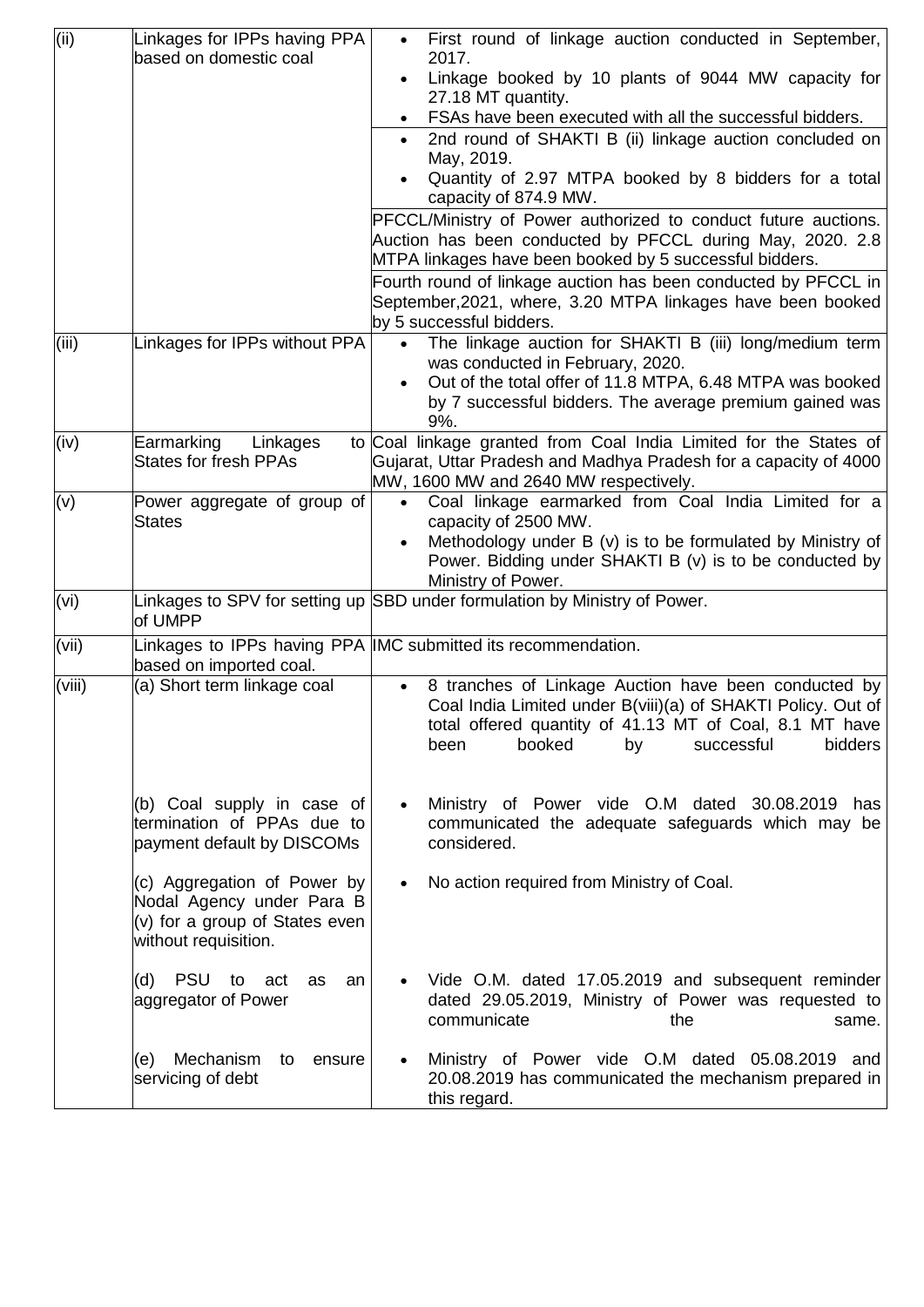|                                   |              | <b>Unit</b>     | <b>Feb-22</b> |                          | Feb-21         |                              | % Variation wrt              |                         | April 21 - February<br>2022 | April 20<br>-Feb.<br>2021 |                         | % Variation<br>wrt     |
|-----------------------------------|--------------|-----------------|---------------|--------------------------|----------------|------------------------------|------------------------------|-------------------------|-----------------------------|---------------------------|-------------------------|------------------------|
|                                   |              |                 | <b>Target</b> | <b>Actual</b>            | <b>Actual</b>  | Col $4/$<br>Col <sub>3</sub> | Col $4/$<br>Col <sub>5</sub> | <b>Target</b>           | <b>Actual</b>               | <b>Actual</b>             | Col.<br>9/<br>Col.<br>8 | Col. 9<br>/ Col.<br>10 |
| 1                                 |              | $\overline{2}$  | 3             | 4                        | $\overline{5}$ | 6                            | $\overline{7}$               | 8                       | 9                           | 10                        | $\overline{11}$         | $\overline{12}$        |
| Overburden                        |              | LM3             | 137.95        | 126.55                   | 129.83         | $-8.26$                      | $-2.53$                      | 1415.50                 | 1367.59                     | 1296.83                   | $-3.38$                 | 5.46                   |
| Lignite                           |              | LT              | 24.84         | 25.20                    | 20.03          | 1.45                         | 25.81                        | 219.47                  | 213.11                      | 161.85                    | $-2.90$                 | 31.67                  |
| <b>Talabira</b><br><b>Coal OB</b> | <b>OCP</b>   | LM <sub>3</sub> | 3.50          | 0.48                     | 6.14           | $-86.29$                     | $-92.18$                     | 32.50                   | 20.11                       | 46.19                     | $\blacksquare$<br>38.12 | $-56.46$               |
| <b>Talabira</b><br>Coal           | <b>OCP</b>   | LT              | 3.50          | 8.23                     | 0.98           | 135.14                       | 739.80                       | 31.00                   | 56.69                       | 7.13                      | 82.87                   | 695.0<br>9             |
|                                   |              |                 |               |                          |                | <b>POWER GROSS FROM</b>      |                              |                         |                             |                           |                         |                        |
| <b>TPS</b>                        |              | <b>MU</b>       | 1992.81       | 1981.3<br>1              | 1727.5<br>3    | $-0.58$                      | 14.69                        | 22157.2                 | 20845.6<br>6                | 15409.5<br>5              | $-5.92$                 | 35.28                  |
| Wind<br><b>Plant</b>              | <b>Power</b> | <b>MU</b>       | 1.69          | 0.46                     | 0.60           | $-72.78$                     | $-23.33$                     | 92.51                   | 83.37                       | 95.99                     | $-9.88$                 | $-13.15$               |
| <b>Solar</b><br><b>Plant</b>      | <b>Power</b> | <b>MU</b>       | 168.56        | 170.96                   | 180.95         | 1.42                         | $-5.52$                      | 1776.57                 | 1885.86                     | 1761.09                   | 6.15                    | 7.08                   |
| Grand<br><b>Gross</b>             | <b>Total</b> | MU              | 2163.06       | 2152.7<br>3              | 1909.0<br>8    | $-0.48$                      | 12.76                        | 24026.3<br>5            | 22814.8<br>9                | 17266.6<br>3              | $-5.04$                 | 32.13                  |
|                                   |              |                 |               |                          |                | <b>POWER EXPORT FROM</b>     |                              |                         |                             |                           |                         |                        |
| <b>TPS</b>                        |              | MU              | 1608.44       | 1743.0<br>4              | 1493.4<br>5    | 8.37                         | 16.71                        | 17927.6                 | 18116.2<br>0                | 13073.6<br>3              | 1.05                    | 38.57                  |
| Wind<br><b>Plant</b>              | <b>Power</b> | MU              | 1.69          | 0.39                     | 0.54           | $-76.92$                     | $-27.78$                     | 92.51                   | 82.24                       | 93.66                     | $\blacksquare$<br>11.10 | $-12.19$               |
| <b>Solar</b><br><b>Plant</b>      | <b>Power</b> | <b>MU</b>       | 168.42        | 170.84                   | 180.82         | 1.44                         | $-5.52$                      | 1775.20                 | 1884.57                     | 1759.82                   | 6.16                    | 7.09                   |
| Grand<br><b>Export</b>            | <b>Total</b> | <b>MU</b>       | 1778.55       | 1914.2<br>$\overline{7}$ | 1674.8<br>1    | 7.63                         | 14.30                        | 19795.3<br>$\mathbf{2}$ | 20083.0<br>1                | 14927.1<br>1              | 1.45                    | 34.54                  |

## **Performance of NLC India Limited in February, 2022**

### **NRS Linkage Auction:**

A new sub-sector 'Production of Syn-Gas leading to coal gasification' has recently been created (in the month of February, 2022) under the NRS linkage auctions in order to encourage coal gasification technology so that new consumers requiring coal for coal gasification are incentivized.

**Promotional Drilling:** A programme of Promotional/NMET (Regional) drilling comprising 1.38 lakh meters in coal and 0.12 lakh meters in lignite has been drawn up in Annual Plan 2021-22 of CMPDI. The programme is under execution by MECL, DGMs of Nagaland & Assam and CMPDI.

As against this, the achievement of drilling upto the month of February 2022 is 1.59 lakh metre, against the target of 1.38 lakh metre, which is 116% of the target.

**Overall Progress of Detailed Drilling in 2021-22:** For 2021-22, a target of 7.50 lakh metre of drilling (Departmental: 4.71 lakh metre, Outsourcing: 2.79 lakh metre) has been proposed. As against this, 6.68 lakh metre of drilling has been carried out upto the month of February 2022 against the target of 6.72 lakh metre, which is 99% of the target.

### **Government e-Marketplace (GeM):**

GeM being a national public procurement portal provides for an online, end to end solution for procurement of commonly used goods and services for all Central and State Government Ministries, Departments, Public Sector Units (PSUs) and affiliated bodies. All the departments/offices under MOC's administrative control have been directed to procure goods and services from GeM and monthly review is also being undertaken wherein all the stakeholders including Nodal officer from GeM also participates.